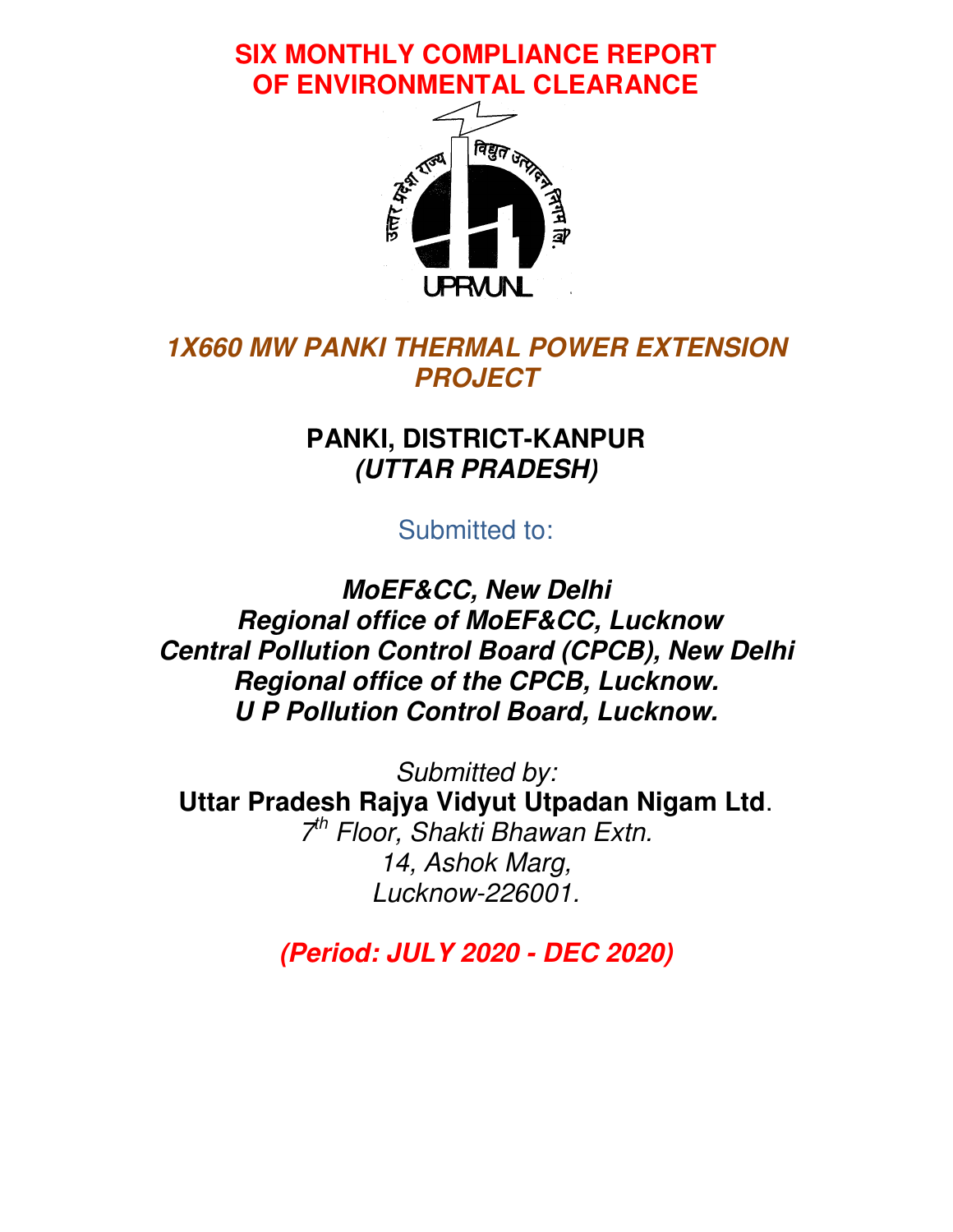**ZERO DATE for 1X660 MW Panki Extension, Panki: 31st March 2018. Scheduled completion period of the project is 46 Months, i.e. by Jan 2022.** 

**BHEL requested to increase the dates by 08 months due to COVID-19 pandemic.** 

**Site already handed over to the EPC Contractor M/S BHEL. Piling, pile cap work, Boiler erection work, Boundary wall work, Road work, Reservoir work, Ash dyke work, wagon tippler work, ERH work, ESP work, Rail track work etc are being done at site.** 

| SI. No. | <b>Subject of compliance</b>                                                                                                                                                                                                                                                                       |                                                                                                                                                                                                                                                                                                                 |
|---------|----------------------------------------------------------------------------------------------------------------------------------------------------------------------------------------------------------------------------------------------------------------------------------------------------|-----------------------------------------------------------------------------------------------------------------------------------------------------------------------------------------------------------------------------------------------------------------------------------------------------------------|
|         | <b>Specific Conditions</b>                                                                                                                                                                                                                                                                         | <b>Compliance Status</b>                                                                                                                                                                                                                                                                                        |
| (I)     | Environmental Management Plan<br>and Project activities shall<br>be<br>implemented with the best available<br>technology<br>to<br>have<br>better<br>operational systems<br>to<br><b>SO</b><br>as<br>minimize the impact on environment                                                             | Being complied. ETP, STP<br>$\bullet$<br>working for existing<br>are<br>residential area.<br>Provision for ESP, ETP,<br>STP, AWRS are proposed<br>for new plant.<br>FGD and SCR shall<br>be<br>installed for new plant.<br>Norms of zero discharge &<br>emissions as per prescribed<br>norms shall be followed. |
| (II)    | the<br>Point-wise<br>reply<br>to<br>recommendation of the site visit of<br>Sub-committee<br>the<br>is<br>to<br>be<br>submitted.                                                                                                                                                                    | Already Submitted.                                                                                                                                                                                                                                                                                              |
| (III)   | In case any STPs are located within<br>50 km distance from the proposed<br>Project, the treated water from the<br>STPs shall be used in the plant.                                                                                                                                                 | $\bullet$<br><b>MOU</b><br>is<br>signed between<br>Panki PTS and Jal Nigam<br>Kanpur. Treated water from<br>Bingawa STP of Jal Nigam<br>shall be used.<br><b>TTP</b><br>Work<br>is<br>under<br>construction.<br>Work will be completed by<br>May 2021.<br>15 km pipeline has been laid<br>out of 16 km.         |
| (IV)    | Plantation should be raised at the<br>rate of 2,500 saplings per hectare.<br>The tree species should be of local<br>variety having hardened and broad<br>leaves types. Plantation shall be<br>preferred by using 2 years old<br>seedlings than new seedlings for<br>better survival of plantation. | Complied.<br>$\bullet$<br>13750<br>saplings<br>already<br>planted. Plantation done in<br>Aug'18.<br>An order has been placed<br>with U.P. Forest Deptt. on<br>20 <sup>th</sup> March 2018.<br>Payment<br>released<br>for<br>Plantation of Phase I.                                                              |
| (V)     | Alternate<br>technology<br>be<br>may<br>explored for utilization of fly ash<br>such as road making, etc. by using<br>geo-polymer based technology.                                                                                                                                                 | Alternate<br>technologies<br>are<br>being explored.                                                                                                                                                                                                                                                             |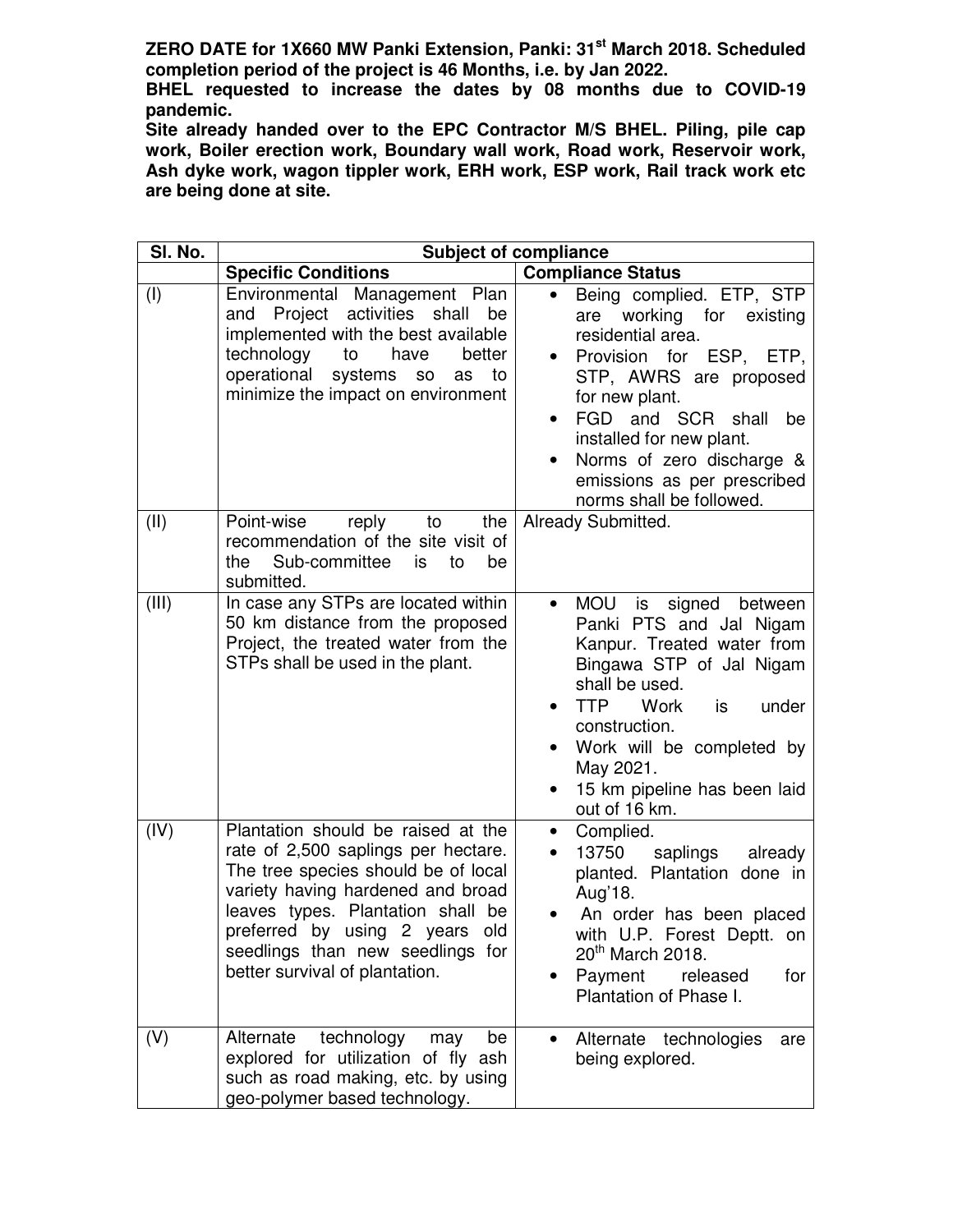| (VI)   | mapping of the<br>Skill<br>Project<br>Affected People (PAP') be carried<br>out on a long-term basis for their<br>livelihood generation. Report is to<br>be submitted within 3 months to the<br>Ministry from the date of issuance<br>of environmental clearance. | Skill mapping already carried<br>out and report submitted.                                                                                                                                                                                                                                                                                                                                                                         |
|--------|------------------------------------------------------------------------------------------------------------------------------------------------------------------------------------------------------------------------------------------------------------------|------------------------------------------------------------------------------------------------------------------------------------------------------------------------------------------------------------------------------------------------------------------------------------------------------------------------------------------------------------------------------------------------------------------------------------|
| (VII)  | Modern<br>methods<br>of<br>agriculture<br>farming,<br>organic<br>compost/<br>vermiculture making and utilization,<br>drip/direct to root irrigation) to be<br>promoted in and around the Project<br>area.                                                        | Shall be complied.<br>$\bullet$                                                                                                                                                                                                                                                                                                                                                                                                    |
| (VIII) | Details of expenditure made toward<br>implementation of CSR activity shall<br>be provided.                                                                                                                                                                       | Prospects of CSR Activity<br>were prepared by IIT Kanpur<br>for prescribed span of five<br>years as per approval of<br>administration<br><b>District</b><br>Kanpur.<br>DM Kanpur appointed CDO<br>Kanpur as chairperson of<br>CSR committee.<br>CSR works are being done<br>accordingly<br>likewise<br>distribution<br>bicycles,<br>of<br>white<br>tricycles,<br>boards,<br>Ambulances, installation of<br>borewell handpumps etc. |
| (IX)   | While<br>CSR,<br>implementing<br>the<br>following shall be adopted:                                                                                                                                                                                              | Processes for Execution of CSR<br>activities already initiated.                                                                                                                                                                                                                                                                                                                                                                    |
| A      | Proper skill based training/long term<br>livelihood revenue generation be<br>created<br>for<br>enabling<br>women<br>empowerment.                                                                                                                                 | Under progress.                                                                                                                                                                                                                                                                                                                                                                                                                    |
| B      | Computer facilities may be provided<br>in the school along with a trained<br>computer teacher<br>inculcate<br>to<br>computer skill among the youths.                                                                                                             | Under progress.                                                                                                                                                                                                                                                                                                                                                                                                                    |
| С      | Water supply provisions shall be<br>made for all the bio-toilets under<br>Swachh Bharat Abhiyan.                                                                                                                                                                 | Under progress.                                                                                                                                                                                                                                                                                                                                                                                                                    |
| D      | Preventive health programme may<br>be preferred than the curative<br>health programme such as nutrition<br>development of small children in<br>and around the project.                                                                                           | Under progress.                                                                                                                                                                                                                                                                                                                                                                                                                    |
| (X)    | Approved action plan prepared by<br>SPCB in respect of Kanpur Critically<br>Polluted Area shall be regularly<br>implemented and monitored the<br>pollution levels in the project and<br>surrounding areas.                                                       | Being complied.<br>In reference to old closed<br>units, Kanpur action Plan got<br>complied up to<br>the<br>full<br>satisfaction of the District<br>Administration / SPCB.                                                                                                                                                                                                                                                          |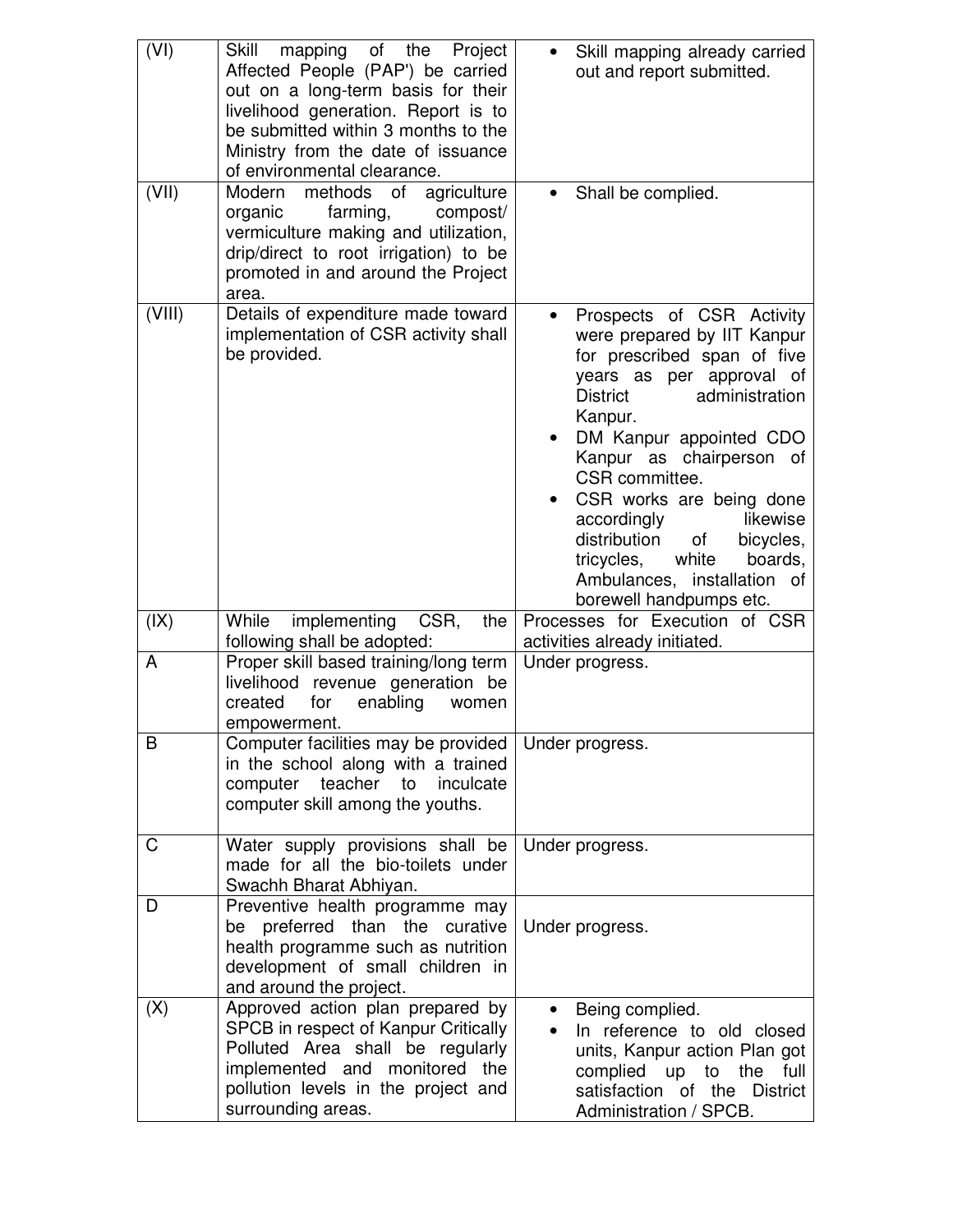| (XI)   | Compliance of EC conditions, E(P)<br>Act, 1986, Rules and MoEF&CC<br>Notifications issued time to time<br>shall be achieved by a qualified an<br>environment officer to be nominated<br>Project Head of<br>by the<br>the<br>Company who shall be responsible<br>for implementation and necessary<br>compliance.                                                                                                                                                                                             | Being Complied.<br>$\bullet$<br>Environment<br>Officer<br>is.<br>nominated<br>for<br>implementation & necessary<br>compliance.                                                                                                                                                                                                                                                                                        |
|--------|-------------------------------------------------------------------------------------------------------------------------------------------------------------------------------------------------------------------------------------------------------------------------------------------------------------------------------------------------------------------------------------------------------------------------------------------------------------------------------------------------------------|-----------------------------------------------------------------------------------------------------------------------------------------------------------------------------------------------------------------------------------------------------------------------------------------------------------------------------------------------------------------------------------------------------------------------|
| (XII)  | Cycle of Concentration (COC) of at-<br>least 6.0 shall be achieved by<br>setting up of RO for treating cooling<br>tower blow-down water.                                                                                                                                                                                                                                                                                                                                                                    | Shall be complied.                                                                                                                                                                                                                                                                                                                                                                                                    |
| (XIII) | MoEF&CC<br>Notification<br>S.O.<br>3305(E) dated 7.12.2015 shall be<br>implemented with<br>respect<br>to<br>specific water consumption, zero<br>liquid<br>discharge<br>and<br>revised<br>emission standards. The PM, SO2,<br>NO <sub>x</sub> and Hg emissions shall not<br>exceed 30mg/Nm3, 100 mg/Nm <sup>3</sup> ,<br>100 mg/Nm $3$ and 0.03 mg/Nm $3$<br>respectively. The specific water<br>consumption shall not exceed 2.5<br>m <sup>3</sup> /MWh and zero wastewater<br>discharge shall be achieved. | All the arrangements are being<br>made to achieve parameters as per<br>MoEF&CC notification S.O. 3305<br>$(E)$ dated 07.12.2015 and shall be<br>complied strictly.                                                                                                                                                                                                                                                    |
| (XIV)  | MoEF&CC Notification G. S.R 02(E)<br>dated 02.01.2014 regarding use of<br>raw or blended or beneficiated or<br>washed coal with ash content not<br>exceeding 34% shall be complied<br>with, as applicable                                                                                                                                                                                                                                                                                                   | All the arrangements are being<br>made to comply the norms in<br>with<br>accordance<br>MoEF&CC<br>notification G. S.R 02(E) dated<br>02.01.2014 and shall be complied<br>strictly.                                                                                                                                                                                                                                    |
| (XV)   | utilization S.O.<br>14.09.1999,<br>S.O. 979(E)<br>dated<br>27.08.2003, S.O. 2804(E)<br>dated<br>3.11.2009,<br>S.O.<br>dated<br>254(E)<br>25.01.2016<br>subsequent<br>and<br>amendments shall<br>be complied<br>with.                                                                                                                                                                                                                                                                                        | MoEF&CC Notifications on flyash   All the arrangements are being<br>763(E) dated   made to comply the norms in<br>accordance<br>with<br>MoEF&CC<br>notification on flyash utilization S.O.<br>763(E)<br>dated 14.09.1999,<br>S.O.<br>979(E) dated<br>27.08.2003,<br>S.O.<br>$2804(E)$ dated<br>3.11.2009,<br>S.O.<br>dated<br>25.01.2016<br>254(E)<br>- &<br>subsequent amendments and shall<br>be complied strictly. |
| (XVI)  | Separate Environmental Clearance<br>may be obtained for the proposed<br>Township as applicable under EM<br>Notification 2006.                                                                                                                                                                                                                                                                                                                                                                               | Not Needed.<br>$\bullet$<br>No planning for developing<br>new township on our own.                                                                                                                                                                                                                                                                                                                                    |
| (XVII) | Vision<br>document<br>specifying<br>prospective plan for the site shall be<br>formulated and submitted to the<br>Regional Office of the<br>Ministry<br>within six months.                                                                                                                                                                                                                                                                                                                                   | Already submitted.                                                                                                                                                                                                                                                                                                                                                                                                    |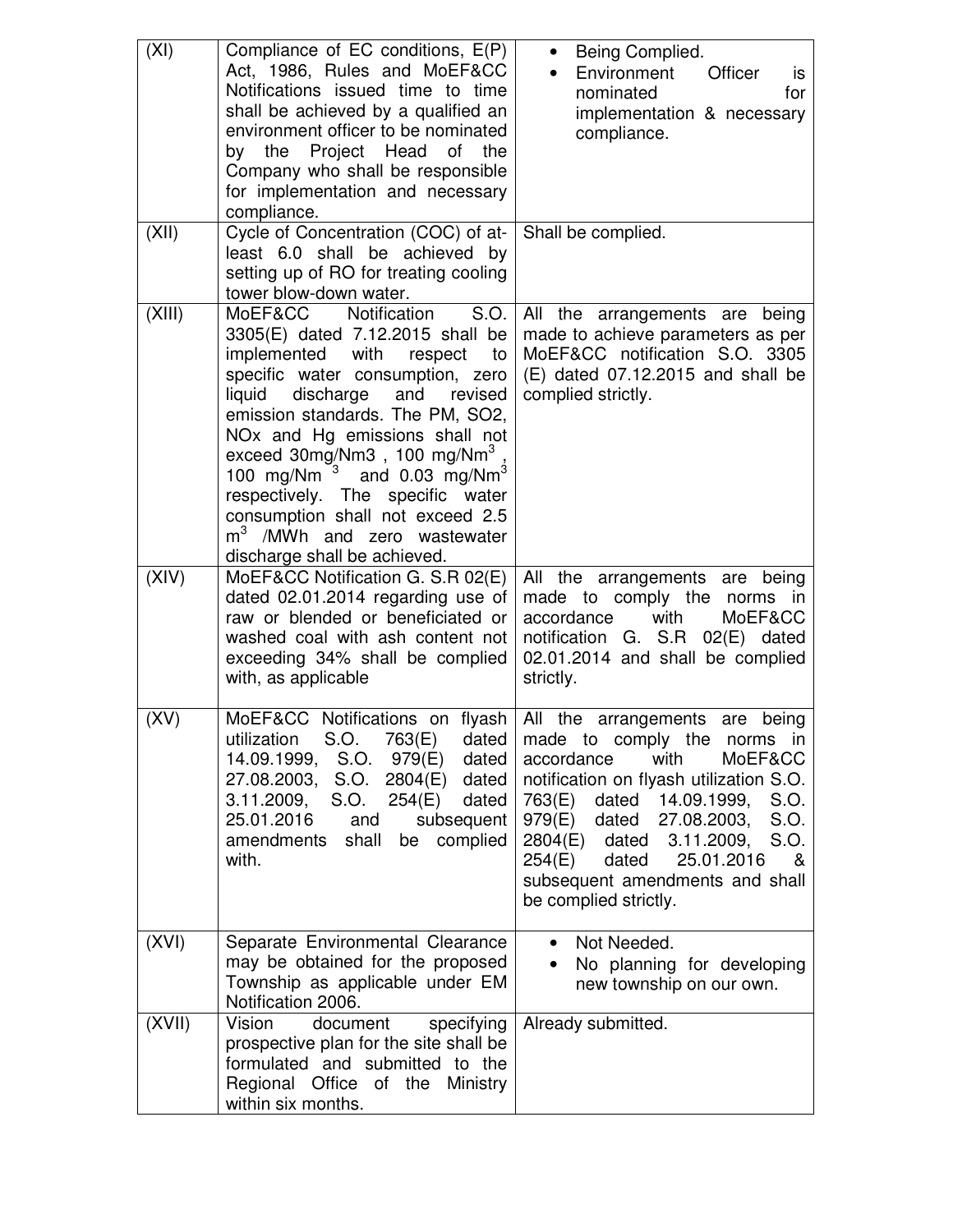| (XVIII)   | Harnessing solar power within the<br>premises of the plant particularly at<br>available roof tops shall be carried<br>out and status of implementation<br>including actual generation of solar<br>power shall be submitted along with<br>half yearly monitoring report.                                                                                                                                                                                                                                                                                              | complied<br>Shall<br>be<br>after<br>$\bullet$<br>construction of new<br>plant<br>buildings.<br><b>Status</b><br>implementation<br>of<br>including actual generation of<br>solar<br>shall<br>power<br>be<br>submitted accordingly. |
|-----------|----------------------------------------------------------------------------------------------------------------------------------------------------------------------------------------------------------------------------------------------------------------------------------------------------------------------------------------------------------------------------------------------------------------------------------------------------------------------------------------------------------------------------------------------------------------------|-----------------------------------------------------------------------------------------------------------------------------------------------------------------------------------------------------------------------------------|
| (XIX)     | A long term study of radio activity<br>and heavy metals contents on coal<br>to be used shall be carried out<br>through a reputed institute<br>and<br>results thereof analyzed every two<br>year and reported<br>along with<br>monitoring<br>reports.<br>Thereafter<br>for<br>in-built<br>mechanism<br>an<br>continuous monitoring for<br>radio<br>activity and heavy metals in coal<br>and fly ash (including bottom ash)<br>shall be put in place.                                                                                                                  | Shall be complied.                                                                                                                                                                                                                |
| <b>XX</b> | continuous<br>Online<br>monitoring<br>system for stack emission, ambient<br>air and effluent shall be installed.                                                                                                                                                                                                                                                                                                                                                                                                                                                     | Provision for online<br>continuous monitoring<br>system is there in EPC<br>Contract and shall be<br>complied.                                                                                                                     |
| xxi       | High<br>Efficiency<br>Electrostatic<br>Precipitators<br>(ESPs)<br>shall<br>be<br>installed to ensure that particulate<br>emission does not exceed<br>30<br>mg/Nm3 or as would be notified by<br>the Ministry, whichever is stringent.<br>Adequate dust extraction system<br>such as cyclones/bag filters and<br>water spray system in dusty areas<br>such as in coal handling and ash<br>handling points, transfer areas and<br>other vulnerable dusty areas shall<br>provided<br>along<br>with<br>be<br>an<br>environment<br>friendly<br>sludge<br>disposal system. | <b>Under Construction.</b><br>$\bullet$<br>50% ESP work completed                                                                                                                                                                 |
| xxii      | Adequate dust extraction system<br>such as cyclones/ bag filters and<br>water spray system in dusty areas<br>such as in coal handling and ash<br>handling points, transfer areas and<br>other vulnerable dusty areas shall<br>be provided.                                                                                                                                                                                                                                                                                                                           | Shall be complied<br>accordingly.<br>Provision is there in EPC<br>Contract.                                                                                                                                                       |
| xxiii     | Monitoring of surface water quantity<br>and quality shall also be regularly<br>conducted and records maintained.<br>monitored<br>data<br>shall<br>The<br>be<br>submitted to the Ministry regularly.                                                                                                                                                                                                                                                                                                                                                                  | Being complied.                                                                                                                                                                                                                   |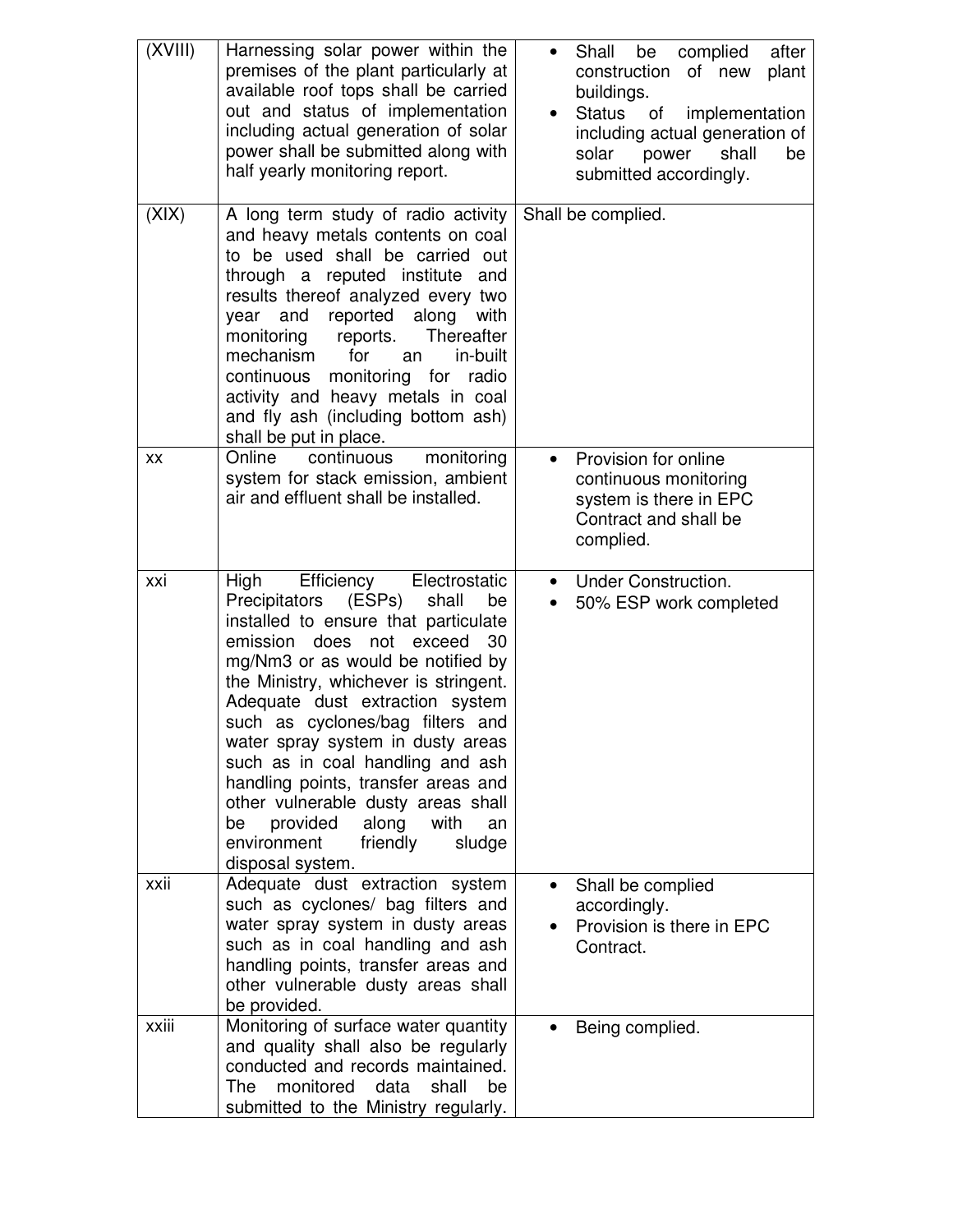|            | Further, monitoring points shall be<br>located between the plant and<br>drainage in the direction of flow of<br>ground<br>water<br>and<br>records<br>maintained. Monitoring for heavy<br>metals in ground water shall also be<br>undertaken<br>results/findings<br>and<br>submitted along with half yearly<br>monitoring report.                                                                                                                                                                                                                                                                                                            |                                                                                                                                                        |
|------------|---------------------------------------------------------------------------------------------------------------------------------------------------------------------------------------------------------------------------------------------------------------------------------------------------------------------------------------------------------------------------------------------------------------------------------------------------------------------------------------------------------------------------------------------------------------------------------------------------------------------------------------------|--------------------------------------------------------------------------------------------------------------------------------------------------------|
| xxiv       | designed<br>well<br>rain<br>water<br>A<br>harvesting system shall be put in<br>place within six months, which shall<br>comprise of rain water collection<br>from the built up and open area in<br>the plant premises and detailed<br>record kept of the quantity of water<br>harvested every year and its use.                                                                                                                                                                                                                                                                                                                              | Provision<br>for<br>suitably<br>$\bullet$<br>a<br>designed<br>rain<br>water<br>harvesting system is there in<br>EPC Contract and shall be<br>complied. |
| <b>XXV</b> | No water bodies including natural<br>drainage system in the area shall<br>activities<br>disturbed<br>due<br>be<br>to<br>associated<br>with<br>the<br>setting<br>up/operation of the power plant.                                                                                                                                                                                                                                                                                                                                                                                                                                            | No Natural water body is there<br>inside Plant Area.                                                                                                   |
| xxvi       | Additional soil for leveling of the<br>proposed site shall be generated<br>within the sites (to the extent<br>possible) so that natural drainage<br>system of the area is protected and<br>improved.                                                                                                                                                                                                                                                                                                                                                                                                                                        | Surface is leveled.<br>$\bullet$<br>Further leveling is not<br>needed.                                                                                 |
| xxvii      | Fly ash shall be collected in dry<br>form and storage facility (silos) shall<br>be provided. Mercury and other<br>heavy metals (As, Hg, Cr, Pb etc.)<br>shall be monitored in the bottom<br>ash. No ash shall be disposed off in<br>low lying area.                                                                                                                                                                                                                                                                                                                                                                                         | Shall be complied.                                                                                                                                     |
| xxviii     | No mine void filling will be under<br>taken as an option for ash utilization<br>without adequate lining of mine with<br>suitable<br>media<br>such<br>that<br>no<br>leachate shall take place at any<br>point of time. In case, the option of<br>mine void filling is to be adopted,<br>prior<br>detailed study<br>οf<br>soil<br>characteristics of the mine area<br>undertaken<br>shall<br>be<br>from<br>an<br>institute of repute and adequate<br>clay lining shall be ascertained by<br>the State Pollution Control Board<br>and implementation done in close<br>co-ordination<br>with<br>the<br><b>State</b><br>pollution Control Board. | Shall be complied.                                                                                                                                     |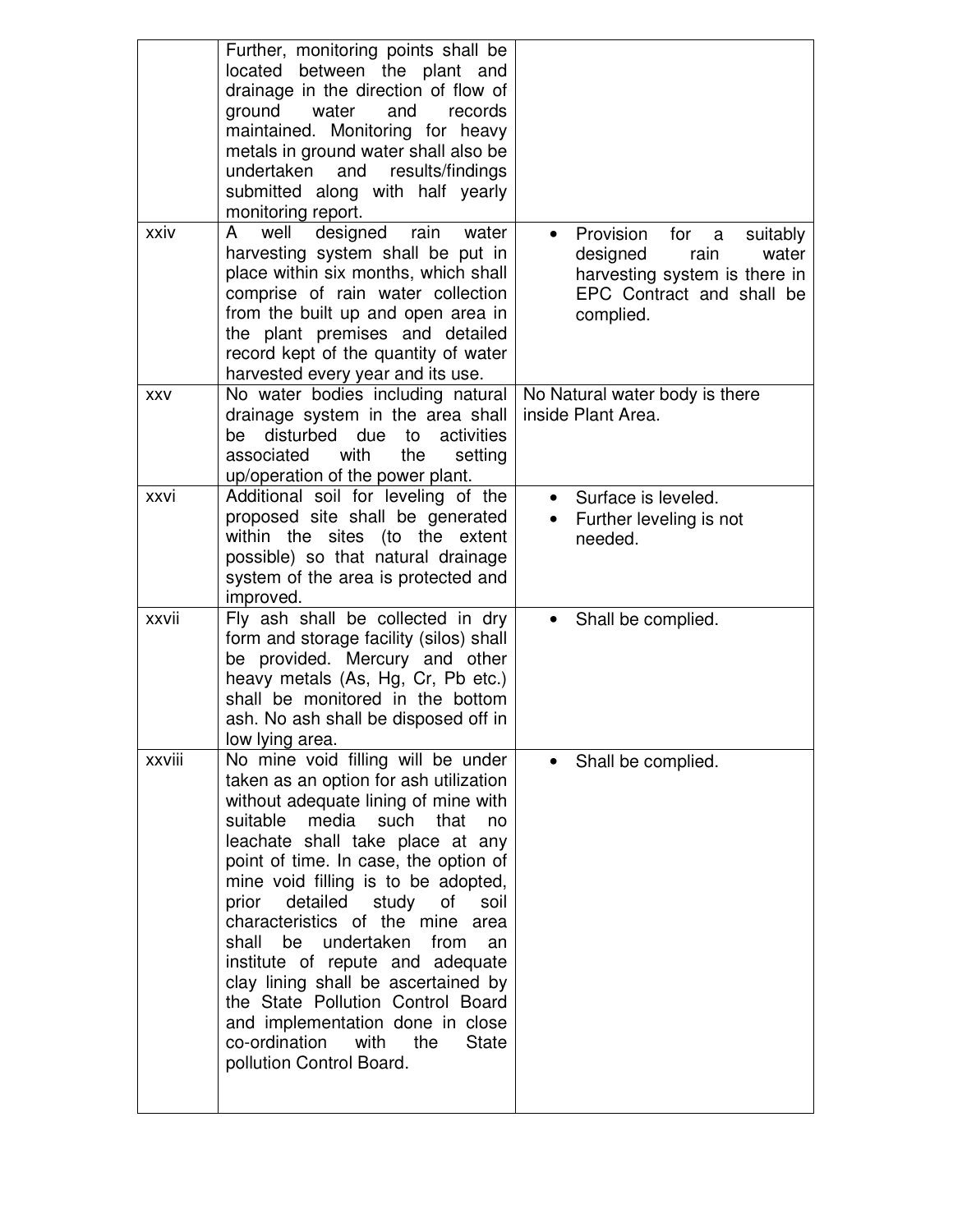| xxix   | Fugitive emission of fly ash (dry or<br>wet) shall be controlled such that no<br>agricultural or non-agricultural land<br>is affected. Damage to any land<br>be mitigated and suitable<br>shall<br>compensation<br>provided<br>in<br>consultation<br>with<br>the<br>local<br>Panchayat.                                                                                                                                                                                                                                                                | Shall be complied.                                                                                                                                                                                                                                                                                               |
|--------|--------------------------------------------------------------------------------------------------------------------------------------------------------------------------------------------------------------------------------------------------------------------------------------------------------------------------------------------------------------------------------------------------------------------------------------------------------------------------------------------------------------------------------------------------------|------------------------------------------------------------------------------------------------------------------------------------------------------------------------------------------------------------------------------------------------------------------------------------------------------------------|
| XXX    | Green Belt consisting of three tier of<br>plantations of native species all<br>around plant and at least 50m width<br>shall be raised. Wherever 50 m<br>width is not feasible a 20 m width<br>shall<br>be<br>used<br>and<br>adequate<br>justification shall be submitted to<br>the Ministry. Tree density shall not<br>be less than 2500 per ha with<br>survival rate not less than 80 %.                                                                                                                                                              | Order for plantation work with<br>Forest Department. Issues<br>related with terms and<br>conditions of Forest<br>Department are being sorted<br>out.                                                                                                                                                             |
| xxxi   | Green belt shall also be developed<br>around the Ash Pond over and<br>above the Green Belt around the<br>plant boundary.                                                                                                                                                                                                                                                                                                                                                                                                                               | Green belt has already been<br>$\bullet$<br>developed<br>&<br>maintained<br>around Ash Pond, as per<br>standards.<br>More plantations will be done<br>tierwise.                                                                                                                                                  |
| xxxii  | The project proponent shall form<br>laid<br>date<br>well<br>Corporate<br>a<br>Environment Policy and identify and<br>designate responsible officers at all<br>levels of its hierarchy for ensuring<br>to the<br>policy and<br>adherence<br>compliance conditions stipulated in<br>this clearance letter and other<br>applicable environmental laws and<br>regulations.                                                                                                                                                                                 | Being complied.<br>Well<br>laid<br>Corporate<br>Policy<br>Environment<br>οf<br>UPRVUNL is<br>there<br>with<br>designated<br>officers<br>responsible<br>for ensuring<br>adherence to the policy and<br>compliance of EC conditions<br>along with other applicable<br>environmental<br>laws<br>and<br>regulations. |
| xxxiii | CSR schemes identified on need<br>based<br>assessment<br>shall<br>be<br>implemented in consultation with<br>the village Panchayat and<br>the<br>District Administration starting from<br>the development of project itself As<br>part of CSR prior identification of<br>employment<br>local<br>youth<br>and<br>eventual employment in the project<br>imparting relevant training<br>after<br>shall be also undertaken. Company<br>shall provide separate budget for<br>community development activities<br>generating<br>and<br>income<br>programmers. | Prospects of CSR Activity<br>identified and prepared by IIT<br>Kanpur.<br><b>Activities</b><br>being<br>are<br>implemented in consultation<br>district Administration<br>with<br>and budget has been already<br>approved by BOD.                                                                                 |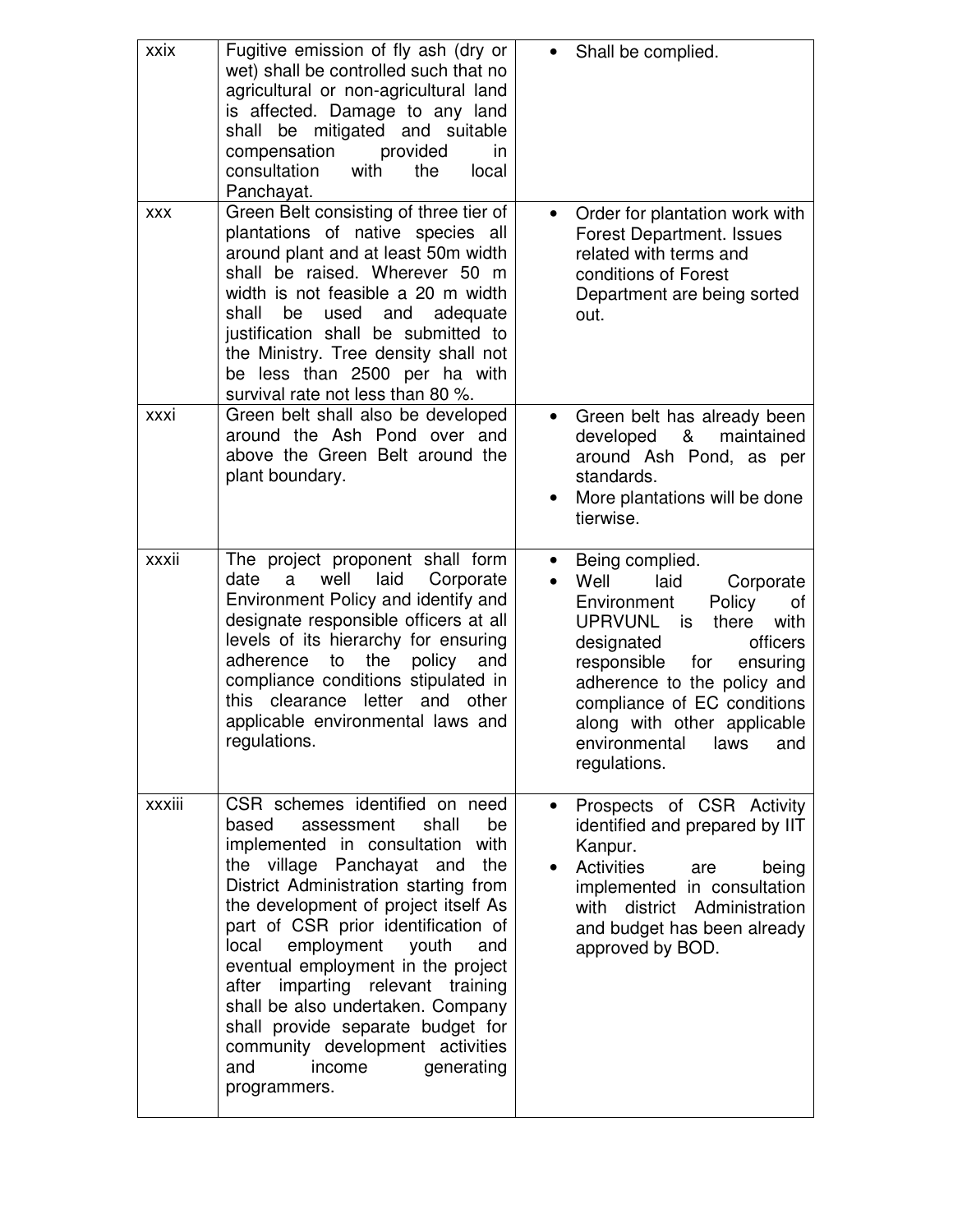| xxxiv | For proper and periodic monitoring<br>of CSR activities, a CSR committee<br>or a Social Audit committee or a<br>suitable credible external agency<br>shall be appointed. CSR activities<br>shall also be evaluated by an<br>independent external agency. This<br>evaluation shall be both concurrent<br>and final.                                                                                            | CSR committee with nominee of<br>district administration (CDO rank) is<br>already there for monitoring and<br>execution of CSR activities.                                                                  |
|-------|---------------------------------------------------------------------------------------------------------------------------------------------------------------------------------------------------------------------------------------------------------------------------------------------------------------------------------------------------------------------------------------------------------------|-------------------------------------------------------------------------------------------------------------------------------------------------------------------------------------------------------------|
|       | <b>General Conditions:</b>                                                                                                                                                                                                                                                                                                                                                                                    | <b>Compliance Status</b>                                                                                                                                                                                    |
| Ť     | The treated effluents conforming to<br>the prescribed standards only shall<br>be re-circulated and reused within<br>the plant. Arrangements shall be<br>made that effluents and storm water<br>do not get mixed                                                                                                                                                                                               | Shall be complied accordingly.                                                                                                                                                                              |
| ii.   | A sewage treatment plant shall be<br>provided (as applicable) and the<br>treated sewage shall be used for<br>raising green belt/plantation.                                                                                                                                                                                                                                                                   | • STP already installed for<br>colony and is in working<br>condition.<br>For new plant, new STP is in<br>and<br>the<br>scope<br>will<br>be<br>constructed soon.                                             |
| iii   | Adequate safety measures shall be<br>provided in the plant area to<br>check/minimize spontaneous fires<br>yard, especially during<br>in coal<br>summer season. Copy of these<br>measures with full details along with<br>location<br>plant layout shall<br>be<br>submitted to the Ministry as well as<br>to the Regional Office of the<br>Ministry.                                                           | Shall be complied and copy of such<br>measures with full details alongwith<br>location<br>plant<br>layout<br>shall<br>be<br>submitted to the ministry as well as<br>to the regional office of the ministry. |
| iv    | Storage facilities for auxiliary liquid<br>fuel such as LDO/ HFO/LSHS shall<br>be made in the plant area in<br>consultation with Department of<br>Nagpur.<br>Explosives,<br>Sulphur<br>content in the liquid fuel will not<br>$0.5%$ .<br><b>Disaster</b><br>exceed<br>Plan<br>shall<br>Management<br>be<br>prepared to meet any eventuality in<br>case of an accident taking place<br>due to storage of oil. | Shall be complied.                                                                                                                                                                                          |
| v     | sanitation<br>First<br>Aid<br>and<br>arrangement shall be made for the<br>drivers and other contract workers<br>during construction phase.                                                                                                                                                                                                                                                                    | All arrangements have been made<br>and being complied with.                                                                                                                                                 |
| vi    | Noise<br>levels<br>emanating<br>from<br>turbines all be so controlled such<br>that the noise in the work zone shall                                                                                                                                                                                                                                                                                           | Shall be complied.                                                                                                                                                                                          |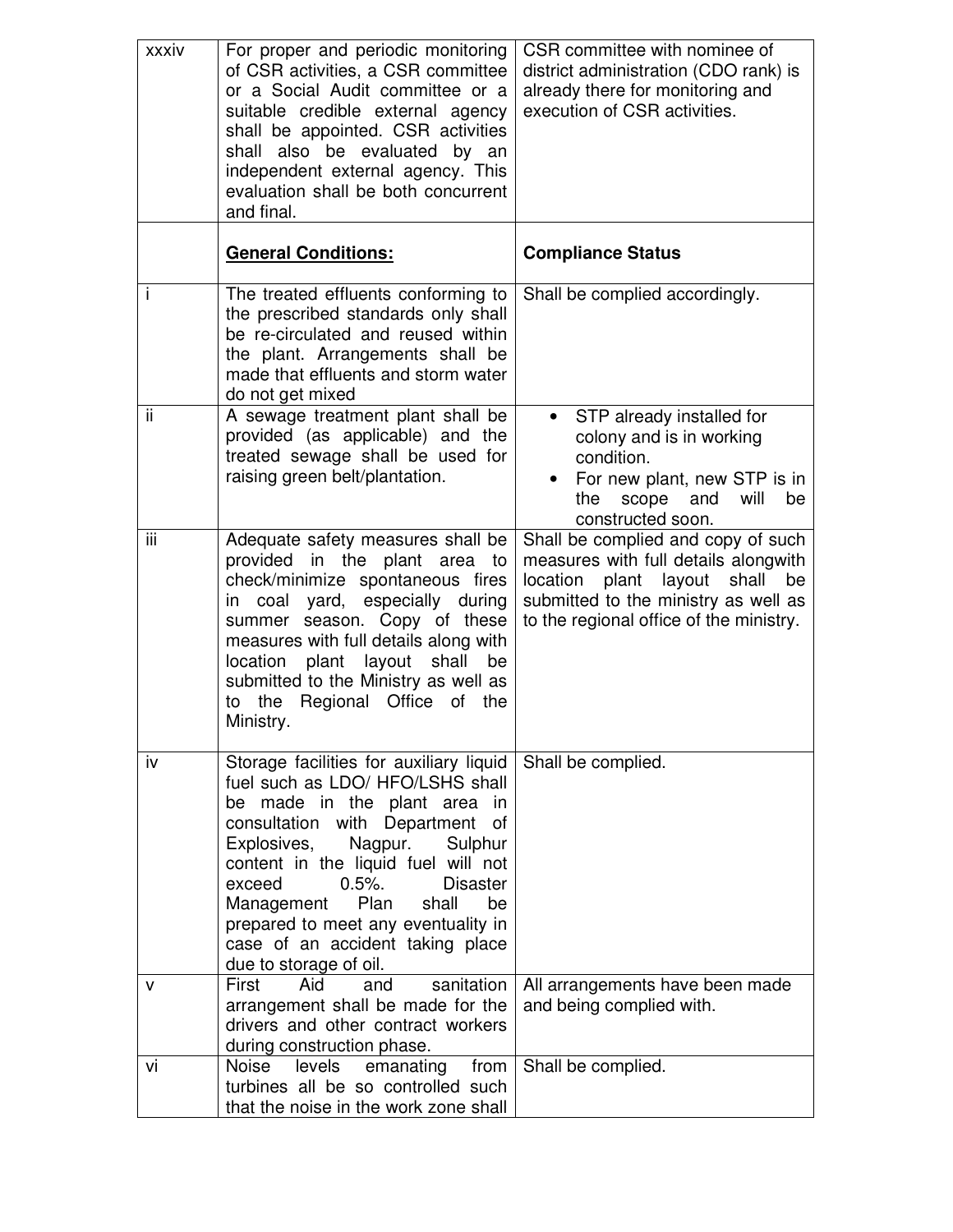| vii       | be limited to 85dB(A) from source.<br>For people working in the high<br>noise<br>area, requisite personal<br>protective<br>equipment<br>like<br>earplugs/ear muffs etc. shall be<br>provided. Workers engaged in noisy<br>areas such as turbine area,<br>air<br>compressors<br>etc<br>shall<br>be<br>periodically examined to maintain<br>audiometric<br>record<br>and<br>for<br>treatment for any hearing<br>loss<br>including shifting to non noisy/less<br>noisy areas.<br>Regular monitoring of ambient air<br>ground level concentration of SO2,<br>NOx, PM2.5 & PM10 and Hg shall<br>be carried out in the impact zone<br>and records maintained. If at any<br>stage these levels are found to<br>the<br>prescribed<br>exceed<br>limits,<br>necessary control measures shall<br>be provided immediately.<br>The<br>location of the monitoring stations<br>and frequency of monitoring shall<br>be decided in consultation with<br>SPCB. Periodic reports shall be<br>submitted to the Regional Office of<br>this Ministry. The data shall also be | Being complied during construction<br>phase of 1X660 MW by our EPC<br>contractor M/s BHEL. |
|-----------|---------------------------------------------------------------------------------------------------------------------------------------------------------------------------------------------------------------------------------------------------------------------------------------------------------------------------------------------------------------------------------------------------------------------------------------------------------------------------------------------------------------------------------------------------------------------------------------------------------------------------------------------------------------------------------------------------------------------------------------------------------------------------------------------------------------------------------------------------------------------------------------------------------------------------------------------------------------------------------------------------------------------------------------------------------|--------------------------------------------------------------------------------------------|
| viii      | put on the website of the company.<br>Utilization<br>100%<br>of<br>Fly Ash<br>generated shall be made from 4th<br>operation.<br>year<br><b>Status</b><br>of<br>οf<br>implementation shall be reported to<br>the Regional Office of the Ministry<br>from time to time.                                                                                                                                                                                                                                                                                                                                                                                                                                                                                                                                                                                                                                                                                                                                                                                   | Shall be complied.                                                                         |
| <b>ix</b> | Provision shall be made for the<br>housing of construction labour (as<br>applicable) within the site with all<br>necessary<br>infrastructure<br>and<br>facilities such as fuel for cooking,<br>mobile toilets, mobile STP, safe<br>drinking water, medical health care,<br>crèche etc. The housing may be in<br>the form of temporary structures to<br>be removed after the completion of<br>the project.                                                                                                                                                                                                                                                                                                                                                                                                                                                                                                                                                                                                                                               | Being complied.                                                                            |
| X         | proponent<br>shall<br>The<br>project<br>advertise in at least two<br>local<br>newspapers widely circulated in the<br>region around the project, one of<br>which shall be in the vernacular<br>language of the locality concerned<br>within seven days from the date of                                                                                                                                                                                                                                                                                                                                                                                                                                                                                                                                                                                                                                                                                                                                                                                  | Complied, (copies already<br>submitted).                                                   |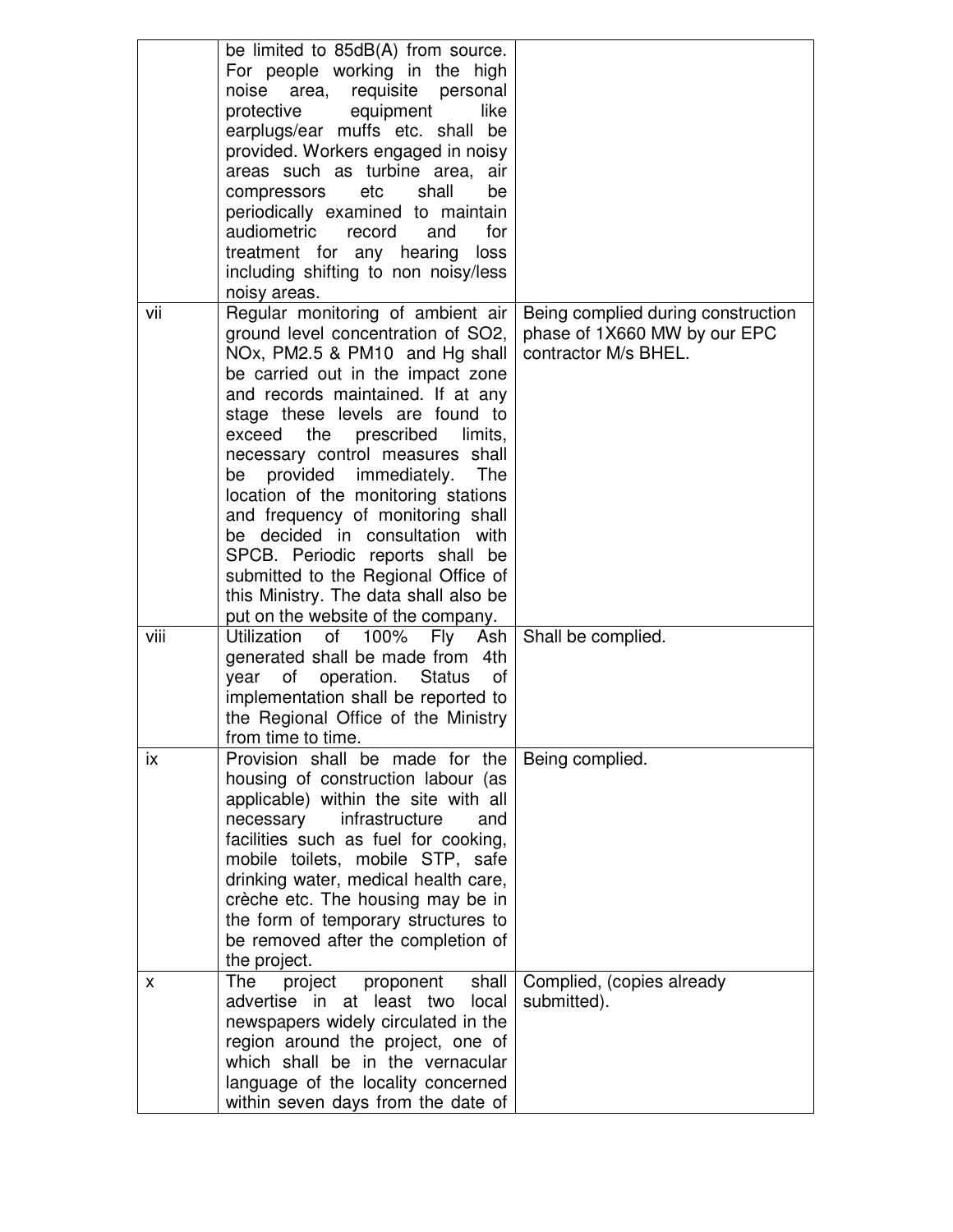|      | this clearance letter, informing that<br>the project has been accorded<br>environmental clearance and copies<br>of clearance letter are available with<br>the<br>State<br><b>Pollution</b><br>Control<br>Board/Committee and may also be<br>seen at the Website of MoEF&CC<br>at http://envfor.nic.in                                                                                                                                                                                                                                                                                                            |                                                                                                                                     |
|------|------------------------------------------------------------------------------------------------------------------------------------------------------------------------------------------------------------------------------------------------------------------------------------------------------------------------------------------------------------------------------------------------------------------------------------------------------------------------------------------------------------------------------------------------------------------------------------------------------------------|-------------------------------------------------------------------------------------------------------------------------------------|
| xi   | A copy of the clearance letter shall<br>sent<br>by the<br>proponent to<br>be<br>concerned Panchayat, ZilaParisad /<br>Municipal Corporation, urban local<br>Body and the Local NQO, if any,<br>from<br>whom<br>suggestions/representations, if any,<br>were received while processing the<br>proposal. The clearance letter shall<br>also be put on the website of the<br>Company by the proponent.                                                                                                                                                                                                              | Complied, (copies already<br>submitted).                                                                                            |
| xii  | The proponent shall upload<br>the<br>compliance<br>status<br>of<br>the<br>of<br>stipulated environmental clearance<br>conditions, including results<br>οf<br>monitored data on their website and<br>shall update the same periodically.<br>It shall simultaneously be sent to<br>the Regional Office of MOEF, the<br>respective Zonal Office of CPCB<br>and the SPCB. The criteria pollutant<br>levels namely; SPM, RSPM (PM 2.5<br>& PM10), SO2, NO (ambient levels<br>as well as stack emissions) shall be<br>displayed at a convenient location<br>near the main gate of the company<br>in the public domain. | Being complied for EC<br>Status.<br>Shall be complied for Stack<br>Emissions in future.                                             |
| xiii | environment statement<br>for<br>The<br>each financial year ending 31st<br>March in Form V as is mandated to<br>submitted<br>by<br>the<br>project<br>be<br>proponent to the concerned State<br>Control Board<br>Pollution<br>as<br>prescribed under the Environment<br>(Protection) Rules, 1986,<br>as<br>amended subsequently, shall also<br>be put on the website of the<br>company along with the status of<br>compliance<br>of environmental<br>clearance conditions and shall also<br>be sent to the respective Regional<br>Offices of the Ministry by e-mail.                                               | Shall be complied.<br>The Environment statement<br>Form<br>$-$ V<br>shall<br>be<br>$\ln$<br>submitted on running of the<br>project. |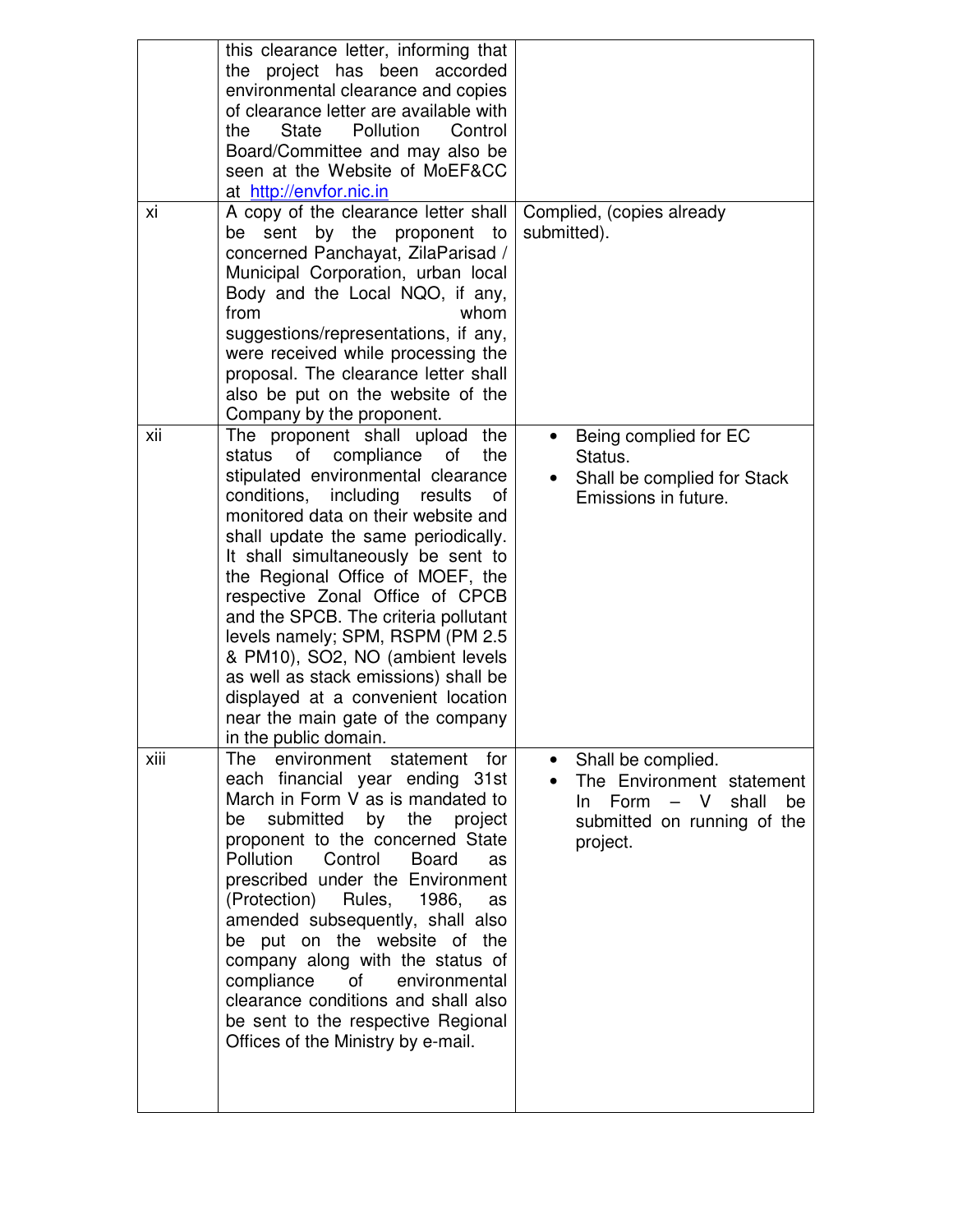| xiv   | The project proponent shall submit<br>six monthly reports on the status of<br>the implementation of the stipulated<br>environmental<br>safeguards<br>to<br>MoEF&CC, its Regional Office,<br>Central Pollution Control Board and<br>State Pollution Control Board. The<br>project proponent shall upload the<br>compliance<br>of<br>status<br>Οf<br>the<br>environmental clearance conditions<br>on their website and update the<br>periodically<br>same<br>and<br>simultaneously send the same by e-<br>mail<br>the Regional<br>Office,<br>to<br>MoEF&CC.                                                                                                                                                                | Being complied.                                                                                                                                                            |
|-------|--------------------------------------------------------------------------------------------------------------------------------------------------------------------------------------------------------------------------------------------------------------------------------------------------------------------------------------------------------------------------------------------------------------------------------------------------------------------------------------------------------------------------------------------------------------------------------------------------------------------------------------------------------------------------------------------------------------------------|----------------------------------------------------------------------------------------------------------------------------------------------------------------------------|
| XV    | The progress of the project shall be<br>submitted to CEA on six monthly<br>basis.                                                                                                                                                                                                                                                                                                                                                                                                                                                                                                                                                                                                                                        | Being complied.                                                                                                                                                            |
| xvi   | Regional Office of the MoEF&CC<br>will monitor the implementation of<br>stipulated<br>conditions.<br>the<br>A<br>complete<br>set<br>of<br>documents<br>including Environmental Impact<br>Assessment<br>Report<br>and<br>Management<br>Plan<br>Environment<br>along with the additional information<br>submitted from time to time shall be<br>forwarded to the Regional Office for<br>their use during monitoring. Project<br>will<br>proponent<br>up-load<br>the<br>compliance status in their website<br>and up-date the same from time to<br>time at least six monthly basis.<br>Criteria pollutants levels including<br>NOx (from stack & ambient air)<br>shall be displayed at the main gate<br>of the power plant. | Being<br>during<br>complied<br>$\bullet$<br>construction phase.<br>Subsequent directions shall<br>be<br>complied<br>accordingly<br>during running phase of the<br>project. |
| xvii  | Separate funds shall be allocated<br>for implementation of environmental<br>protection measures along with<br>item-wise break-up. These<br>cost<br>shall be included as part of the<br>project cost. The funds earmarked<br>environment<br>for the<br>protection<br>measures shall not be diverted for<br>other<br>purposes and year-wise<br>expenditure should be reported to<br>the ministry.                                                                                                                                                                                                                                                                                                                          | Being<br>complied<br>during<br>construction phase.<br>Subsequent directions shall<br>be<br>complied<br>accordingly<br>during running phase of the<br>project.              |
| xviii | The project authorities shall inform<br>the Regional Office as well as the<br>Ministry regarding the<br>date of<br>financial closure and final approval                                                                                                                                                                                                                                                                                                                                                                                                                                                                                                                                                                  | Shall be complied accordingly.                                                                                                                                             |